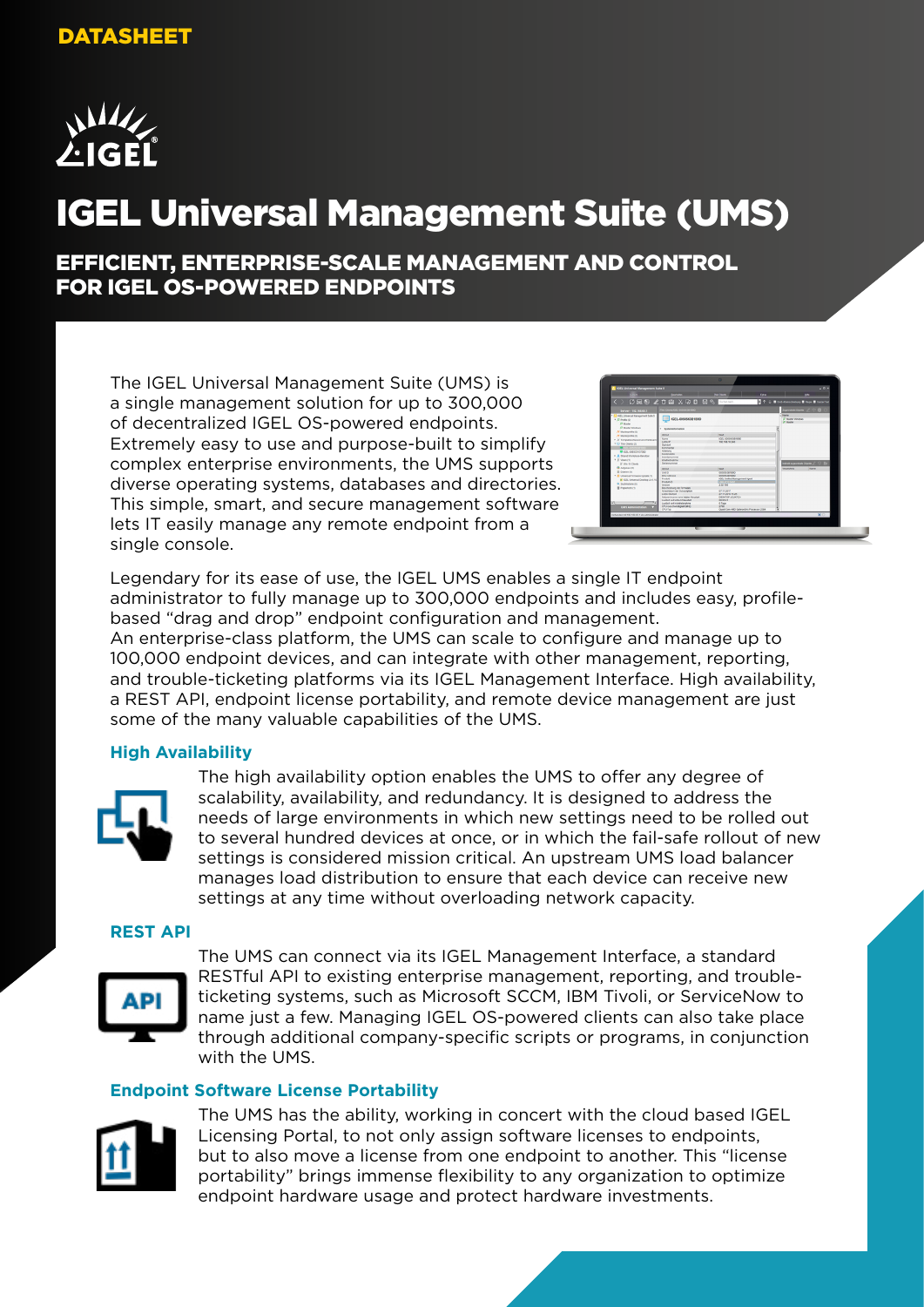# FULL MANAGEMENT AND CONTROL OF REMOTE USER DEVICES

The IGEL Cloud Gateway feature enables full management and control of mobile and remote devices that are "off network", without requiring a VPN connection. This allows IT organizations to manage and control work-from-home, highly mobile, and remote users within their IGEL-powered endpoint estate.

#### **UMS Architecture**

Conceptual Architecture - Citrix Cloud Virtual Apps and Desktop Services



Blue  $\rightarrow$  CC/FMA/Memt Traffic Green  $\rightarrow$  ICA/XML Traffic Black  $\rightarrow$  Auth/DB/App Traffic

\*Architecture above is an example for a Citrix installation. Similar architecture is required for AWS, WVD and VMware VDI solutions.

# THE RIGHT UNIFIED ENDPOINT PLATFORM AT THE RIGHT TIME

It is time to unify your diverse mix of endpoint devices onto a single unified platform — the IGEL UMS. Doing so results in the following advantages:

- 1. **Simplicity and ease of use** a single IT administrator can easily manage and configure all your endpoints, from a single console, with profile-based dragand-drop configuration and management, along with automated and scheduled administrator functions.
- 2. **Cost efficiency** IT and Support teams save time and money as tasks become vastly simplified and automated. Time and resources can be freed up to focus on strategic IT initiatives aimed at advancing corporate objectives that contribute directly to profit margins.
- 3. **Comprehensive management and control of all your endpoints** Since IGEL OS can run on any compatible x86-64 device, your IT team can manage ALL of your endpoints with UMS.
- 4. **Highly scalable** the UMS offers support for up to 100,000 endpoint devices in a single cluster. The UMS architecture includes an array of design elements for massive scalability, e. g. the caching algorithm and a highly capable memory management system
- 5. **The IGEL Cloud Gateway (ICG) with secure shadowing for remote management**  — with the secure shadowing functionality of ICG, it is possible to manage devices outside the corporate LAN. This enables the helpdesk staff to see and take over users' screens, even for remote home office and mobile workers.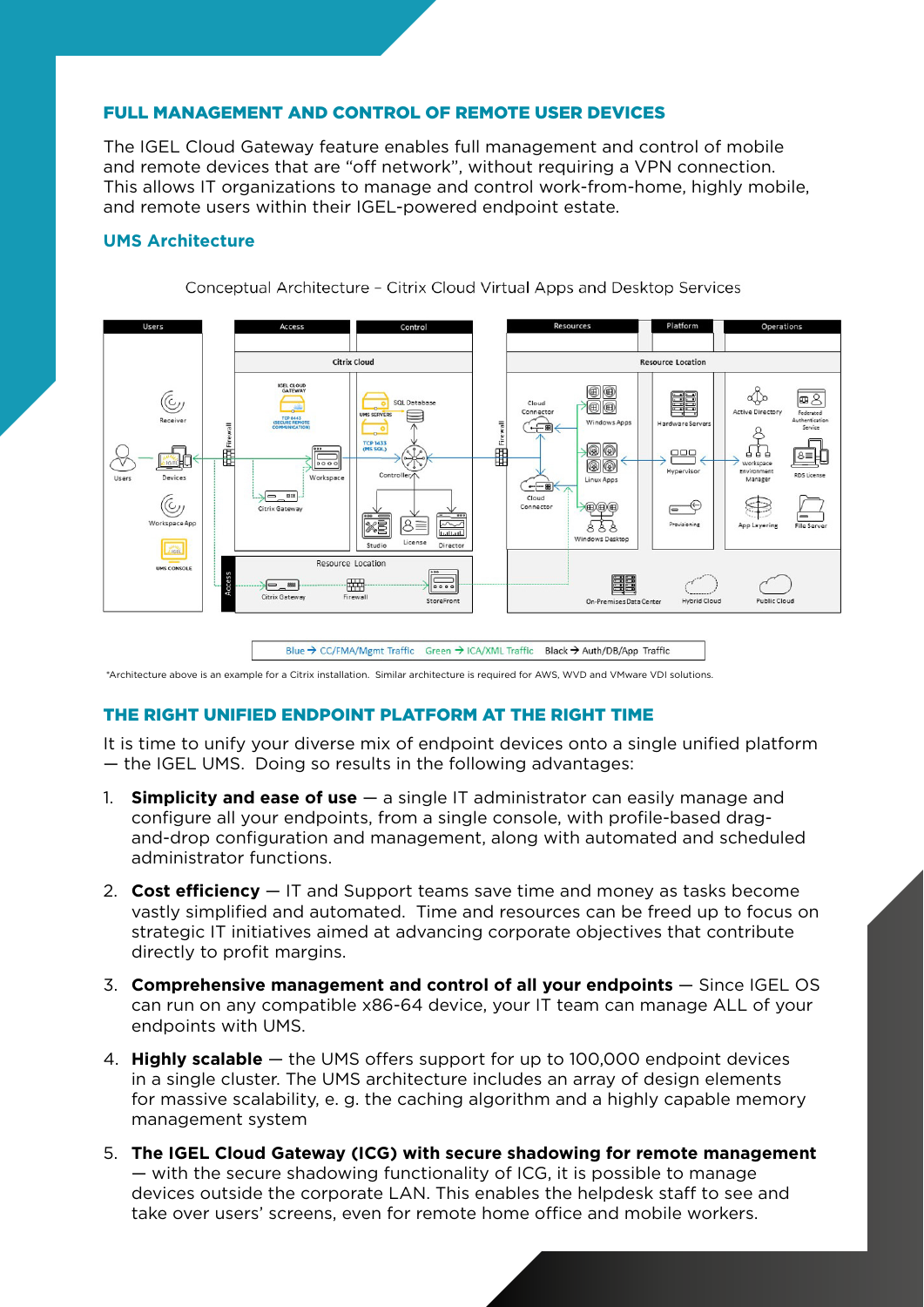- 6. **Custom apps and protocol support**  UMS offers comprehensive support for customization like custom partitions, partial updates, and corporate branding according to your business requirements.
- 7. **Easy rights management** easily set and apply policies by role, function, department, etc., for granular control of all your managed endpoints with the UMS. Policies and profiles from Active Directory can be easily applied.



# UMS CONSOLE INTERFACE

# UMS GLOBAL REACH

The UMS enables full management and control of devices located across a city, a country or around the globe.



next-gen EDGE OS for cloud workspaces